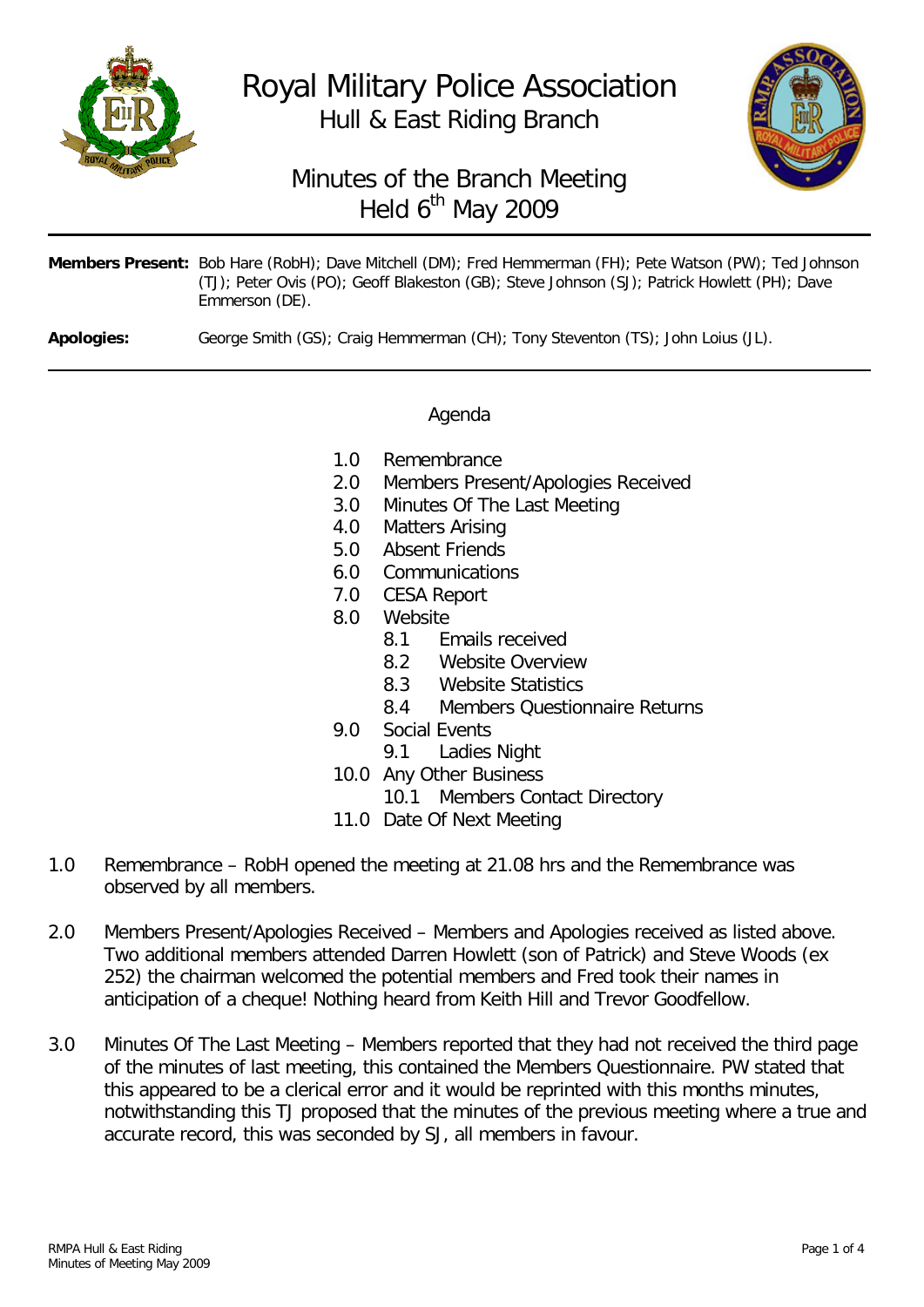- 4.0 Matters Arising RobH stated that he had been in touch with the Springhead Golf Club regarding the Ladies night, further details are available in the Social Events section.
- 5.0 Absent Friends PW reported that he had spoken to GS prior to him going to his sons wedding and he stated that he hadn't been feeling over well. He stated at that time that he may not be at the May meeting. (Post meeting note: PW has spoken to GS and he is much better.)
- 6.0 Communications GS was not present, RobH stated that the he had not received any communications.
- 7.0 CESA Report No report was available. PW raised the fact that he was unsure of whether anyone had been attending the meeting. TS had volunteered but we are unsure of his current work load. DM will attend the next meeting unless he hears from TS in the mean while.
- 8.0 Website
	- 8.1 PW stated that he had received an email from the Chairman of the Derby Branch RMPA to remind members about the RMPA Annual Church Service and Parade at the National Arboretum on the  $6<sup>th</sup>$  June 2009. PW stated that he would be attending this event and stated that any members wishing to attend also, should contact him direct as he may be able to offer transportation. Further details of this event can be found on the 'News' pages of the website.
	- 8.2 Website Overview PW gave a presentation on the website, focused particularly on the members that did not have access to the internet. PW showed a series of projected images, each showing a page of the new website, during which PW explained how the website worked.
	- 8.3 Website Statistics This was followed by a small presentation indicating the current website usage including the number of visitors the website had received and how they had found the website.
	- 8.4 Members Questionnaire Returns PW asked if any member had returned their completed Members Questionnaires that where attached to the third page of the minutes of the last meeting, the majority of the members reported that they had not received a third page in the minutes last month. This appeared to be a clerical error and PW will reprint the questionnaire with this months minutes.
	- 8.5 Dearly Departed Section PW asked members of whether they would find it appropriate to include a section within the 'Branch Members' page entitled "Dearly Departed" given over for members who have passed away, DM stated that he thought that it was a good idea as visitors to the site would be kept informed of the passing of Branch Members this was seconded by RobH and all members where in favour. PW will work on this over the next month, but stated that he would require the assistance of the members in order to insert the obituaries of past members.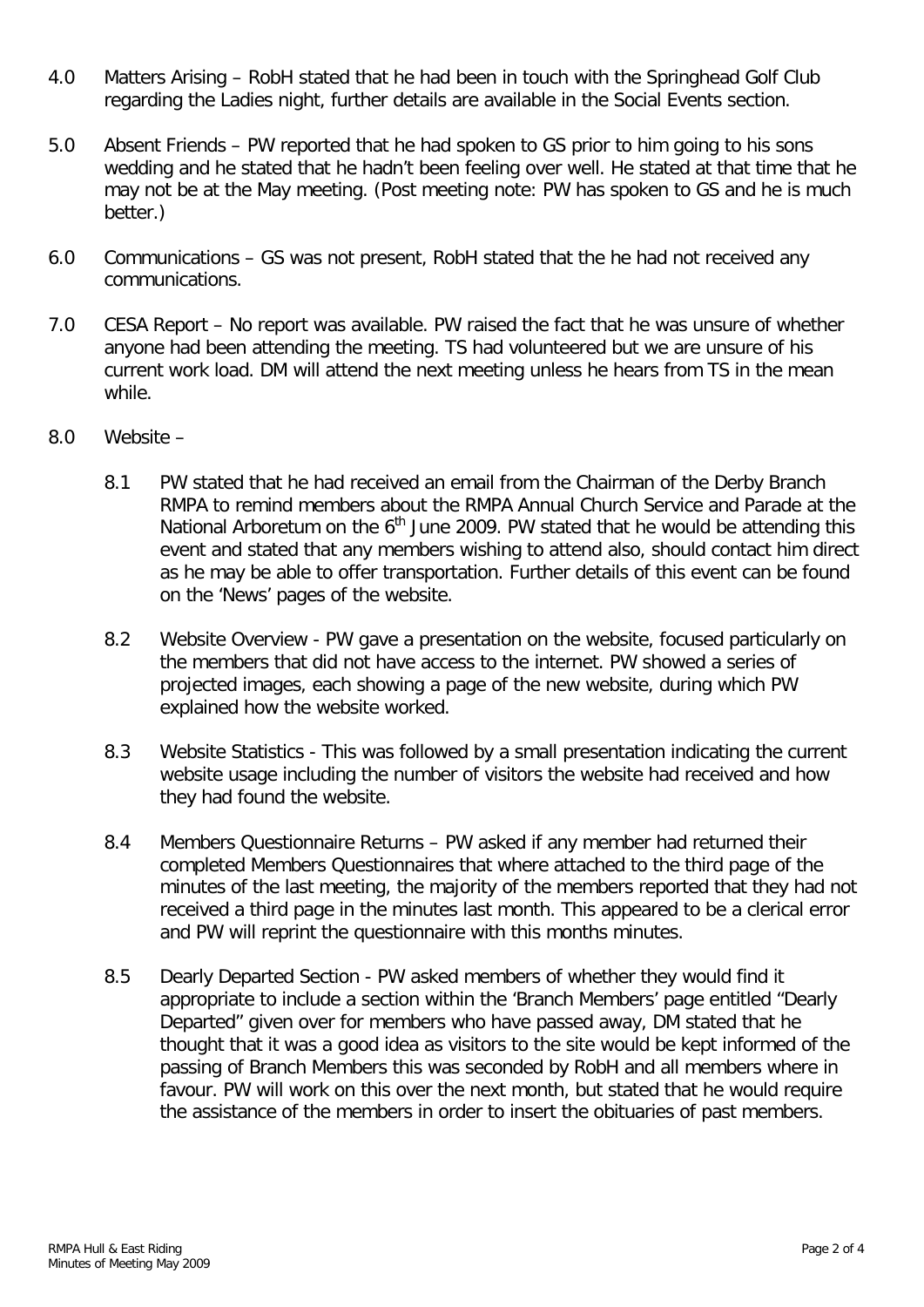#### 9.0 Social Events –

9.1 The Ladies Evening is the next Social event. RobH was to look into the availability of the Springhead Golf Club for the 18<sup>th</sup>/25<sup>th</sup> June and costs. RobH reported that both dates where available and a full meal (£16/head) hot (£6.50/head) or cold buffet (£5/head) was on offer. PW proposed that we opt for a hot buffet, DM seconded, all members agreed. DM suggested that the  $25<sup>th</sup>$  would be a good date; this was agreed by members present. The club would require confirmed numbers from as many members as possible, members who wish to attend NEED TO INFORM RobH BY THE NEXT MEETING.

> Please try to get as many members and guests to the Ladies Night as possible to ensure that it is viable for this year and future years.

- 9.2 The Annual Dinner is booked for the  $26<sup>th</sup>$  September 2009 and will be held at the Masonic Lodge, Dagger Lane, Hull.
- 10.0 Any Other Business
	- 10.1 Members Contact Directory PW stated that he had been working on a members contact directory over the last couple of months. PW presented all members present with their own copy. PW asked that all members check their entry to ensure that it is correct and report back any errors directly to PW. All members seemed pleased with the directory.
- 11.0 The time being 20.54 hrs and there being no further business, the meeting was closed by RobH. The next meeting will be held on Wednesday 3<sup>rd</sup> June 2009 at 20.00hrs, at the Police Social Club, Inglemire Lane, Hull.

Agenda for Junes Meeting

- 1.0 Remembrance
- 2.0 Members Present / Apologies Received<br>3.0 Minutes Of The Last Meeting
- Minutes Of The Last Meeting
- 4.0 Matters Arising
- 5.0 Absent Friends
- 6.0 Communications
- 7.0 CESA Report
- 8.0 Website
- 9.0 Social Events
	- 9.1 Ladies Night
- 10.0 Any Other Business

Attachments: Branch Members Questionnaire